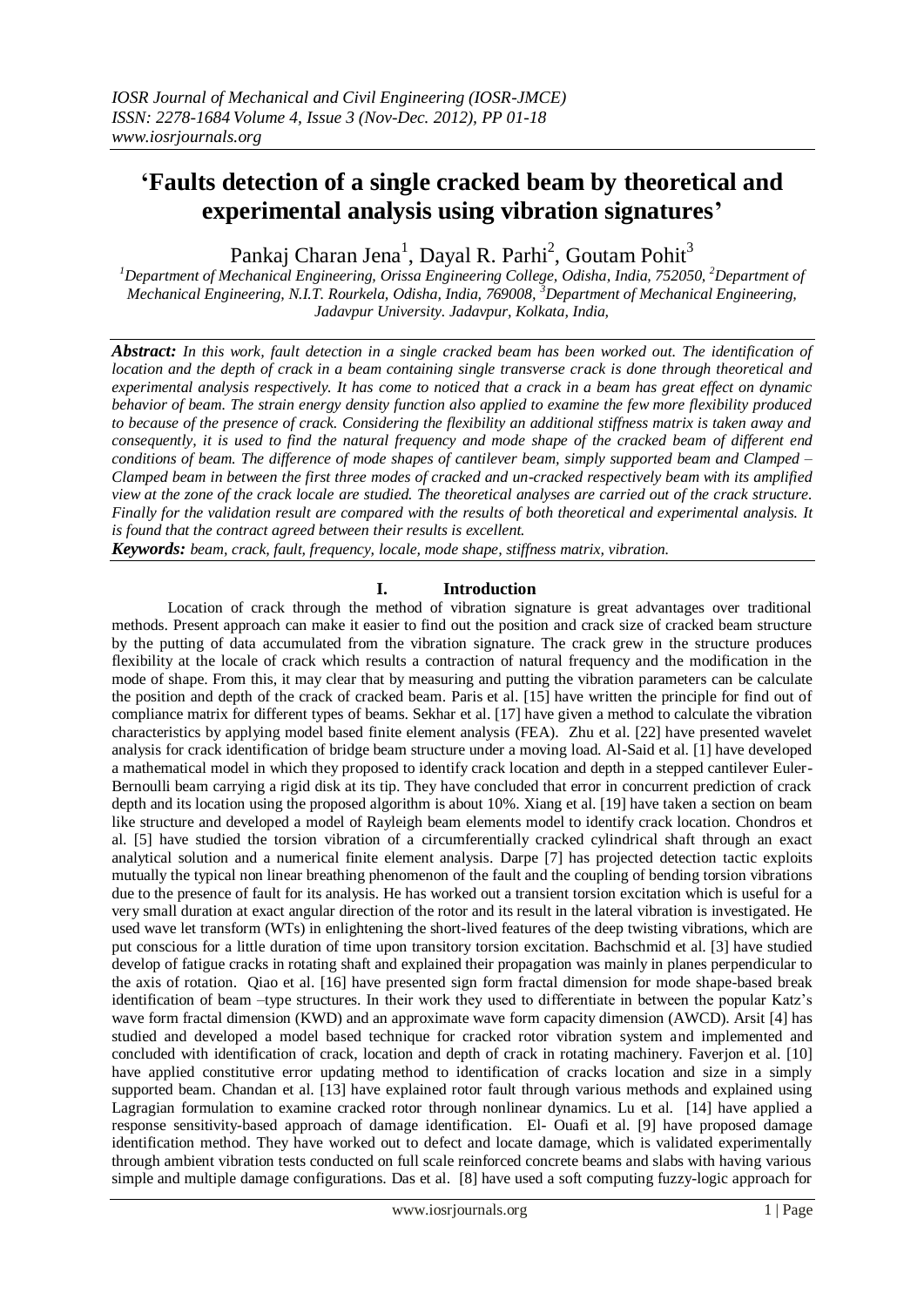crack identification in a cantilever beam. They have used Gaussian membership functions in strain energy release rate and fuzzy controller to find out the local stiff nesses at crack location of the beam. Gardoni [11] has developed an additive reliability analysis of reinforced concrete bridges incorporating the damage detection information obtained from non destructive testing (NDT). He used Seismic fragility to describe the reliability of a structure with standing future seismic demand. Chondros [6] has calculated the fatigue crack propagation of repeated loading of the outer strut leg of the Bjork - shiley 60 °convexo-concave (BSCC) valve with a range of time from a few months to few years. He concluded that sound emitted from the strut of the valve due to impact may be used to monitor the propagation of the fatigue crack before it would lead to failure of the one or both legs of the outlet strut. Kim et al. [12] have worked to identify structural damage of a cantilever beam using excitation force level control. Singh et al. [18] have used transverse frequency response functions by genetic algorithm method to identification of a multi crack in a shaft system. In his work, he has reduced the effect of noise of shaft by utilizing force responses in GA method. Zhong et al. [21] have proposed a new approach for damage detection in beam like structures with small cracks whose crack ratio =  $(H_c/H)$  < 5% without baseline modal parameters. Andreaus et al. [2] have used numerical analysis the nonlinear behavior of the harmonically forced response to identification of cracked beam. They have applied phase portrait distortions and Fourier spectrum to sub and super harmonic components. Yan et al. [20] have worked on Statistic structural damage recognition based on the closed-form of element modal strain energy sensitivity.

The aim of this paper is especially on the problem of crack detection for a cracked beam using theoretical analysis and experimental analysis. The approach evolved in this paper intimates location, size and depth of the open crack in beam of different end conditions with rectangular cross sections. The comparison results in both methodologies are written above are performed. The results of the set (a) analysis and results in both methodologies are written above are performed. The results of the set ical analysis and experimental analysis are compared

# **II. 2. Theoretical Analysis**

#### **2.1 Local flexibility of a cracked beam under bending and axial loading:**

A cantilever beam of length 'L', width 'B' and thickness 'W' is bearing a transverse surface crack of depth 'a<sub>1</sub>' with distance 'L<sub>1</sub>' from its fixed support and leads into a local flexibility, which can be expressed in matrix form by using all dimensions of which depends on the degrees of freedom. At present a  $2\times2$  matrix is carried out. Cantilever beam is subjected to axial force 'P<sub>1</sub>' and bending moment 'P<sub>2</sub>', shown in figure 1(a), which gives coupling with the longitudinal and transverse motion. The cross sectional view of beam is in figure  $1(b)$ .



Figure: 1 Geometry of beam (a) cantilever beam (b) cross-sectional view of the beam (c) crack depth and position.

The strain energy release rate at the fractured section can be written as [15]  $J = \frac{1}{E} (K_{11} + K_{12})$  $2^{2}$  (1) The stress intensity factors are  $K_{11}$ ,  $K_{12}$  of mode I (opening of the crack) under load  $P_1$  and  $P_2$  respectively. The ideals of stress concentration factors from earlier studies are (Paris et al. [15]);

$$
K_{II} = \frac{P_1}{BW} \sqrt{\pi a} (F_1(\frac{a}{W})), K_{I2} = \frac{6P_2}{BW^2} \sqrt{\pi a} (F_2(\frac{a}{W}))
$$
\n(2)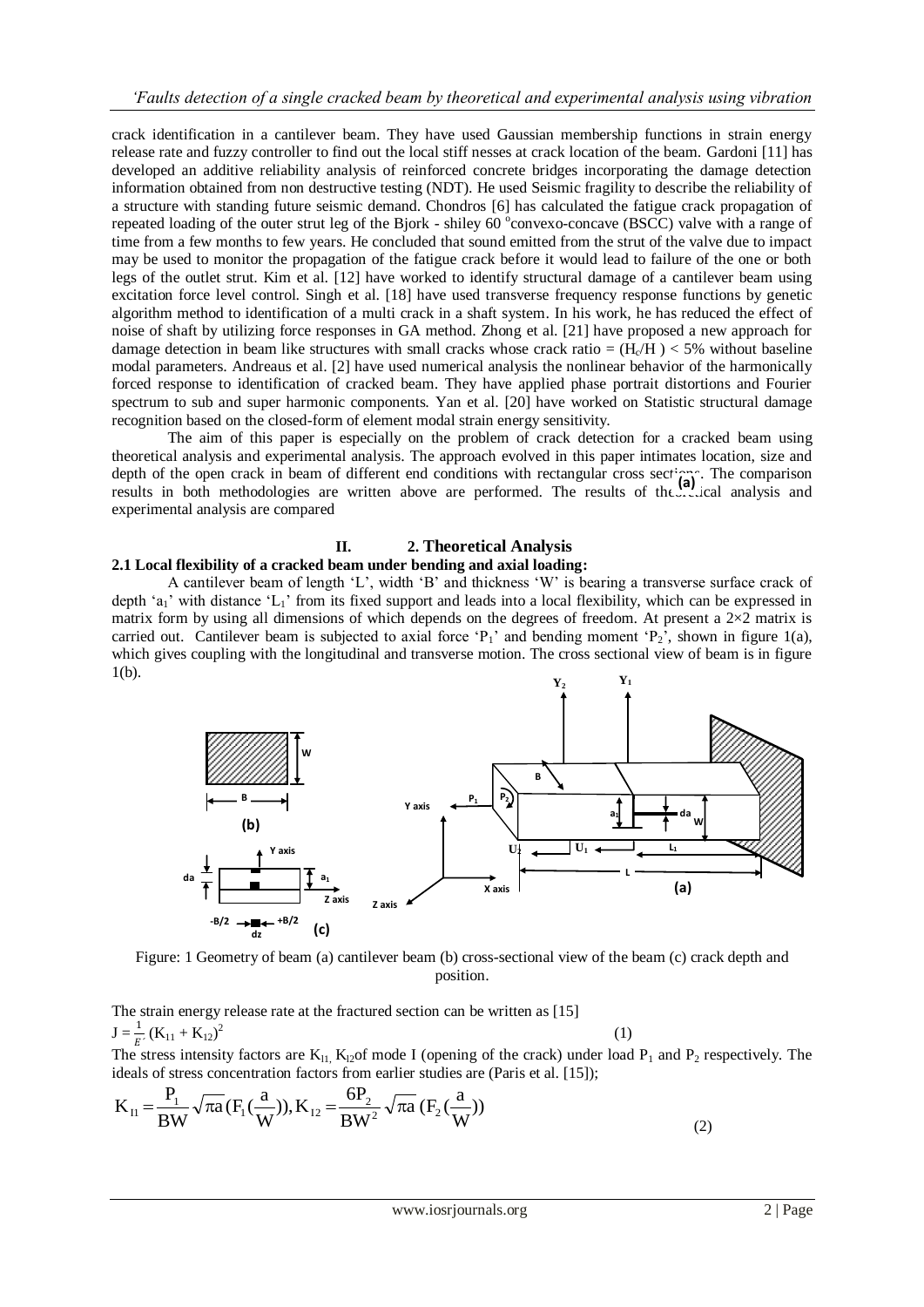Let  $U_t$  be the strain energy caused by crack. Since Castiglione's theorem, the further displacement all along the U  $\partial$ 

force P<sub>i</sub> is: 
$$
u_i = \frac{\partial U_t}{\partial P_i}
$$
 (3)

The strain energy will have the shape of,  $U_t = \int_{0}^{1} \frac{\partial U_t}{\partial a} da = \int_{0}^{1}$  $\widehat{o}$  $=\int_{0}^{a_1} \frac{\partial U_t}{\partial a} da = \int_{0}^{a_1}$  $\mathbf{0}$ a 0  $t = \int_{0}^{1} \frac{\partial \mathbf{C} \cdot \mathbf{C}}{\partial \mathbf{a}} d\mathbf{a} = \int_{0}^{1} \mathbf{J} d\mathbf{a}$  $U_t = \int_0^{a_1} \frac{\partial U}{\partial x}$ (4)

Where J*=*  a  $U_{t}$  $\partial$  $\frac{\partial U_t}{\partial t}$ , the strain energy density function.

From equations (3) and (4), 
$$
u_i = \frac{\partial}{\partial P_i} \left[ \int_0^{a_i} J(a) da \right]
$$
 (5)

$$
C_{ij} = \frac{\partial u_i}{\partial P_j} = \frac{\partial^2}{\partial P_i \partial P_j} \int_0^{a_1} J(a) da
$$
 (6)

To set the concluding flexibility matrix integrate over the breadth 'B'

$$
C_{ij} = \frac{\partial u_i}{\partial P_j} = \frac{\partial^2}{\partial P_i \partial P_j} \int_{-B/2}^{+B/2} \int_{0}^{a_1} J(a) da dz
$$
 (7)

Using strain energy release rate from above  $C_{ij} = \frac{B}{F'} \frac{\partial}{\partial P \partial P} \int (K_{11} +$  $\partial P_i \partial$  $\partial$  $\overline{\phantom{a}}$  $=\frac{B}{\sqrt{1-\frac{\partial^2}{\partial x^2}}}$  $\mathbf{0}$ 2  $_{11}$  +  $\mathbf{I}_{2}$  $i^{\mathbf{U1}}$  j 2  $\epsilon_{ij} = \frac{\mathbf{B}}{\mathbf{E}'} \frac{\partial}{\partial \mathbf{P}_i \partial \mathbf{P}_i} \int_{0}^{1} (\mathbf{K}_{11} + \mathbf{K}_{12})^2 d\mathbf{a}$  $C_{ii} = \frac{B}{B}$ (8)

Put  $\xi$  = (a/w),  $d\xi$  =  $\frac{du}{W}$  $d\xi = \frac{da}{dt}$ , We get da = Wd $\xi$  and when a = 0,  $\xi$  = 0; a = a<sub>1</sub>,  $\xi$  = a<sub>1</sub>/W =  $\xi$ <sub>1</sub>From the above ξ  $\partial^2$ 1 2

condition, 
$$
C_{ij} = \frac{BW}{E'} \frac{\partial^2}{\partial P_i \partial P_j} \int_0^{S_1} (K_{11} + K_{12})^2 d\xi
$$
 (9)

The local stiffness matrix can be obtained by taking the inversion of observance matrix.

$$
K = \begin{bmatrix} K_{11} & K_{12} \\ K_{21} & K_{22} \end{bmatrix} = \begin{bmatrix} C_{11} & C_{12} \\ C_{21} & C_{22} \end{bmatrix}^{-1}
$$
 (10)

Figure 2 is the variation of dimensionless compliances to that of relative crack depth.

Series 
$$
1 = C_{11}
$$

$$
Series 2 = C_{12} = C_{21}
$$

Series 
$$
3 = C_{22}
$$



Figure: 2 Relative crack depth (a<sub>1</sub>/w) vs. dimensionless compliance ( $\ln$  ( $\overline{C_{xy}}$ ))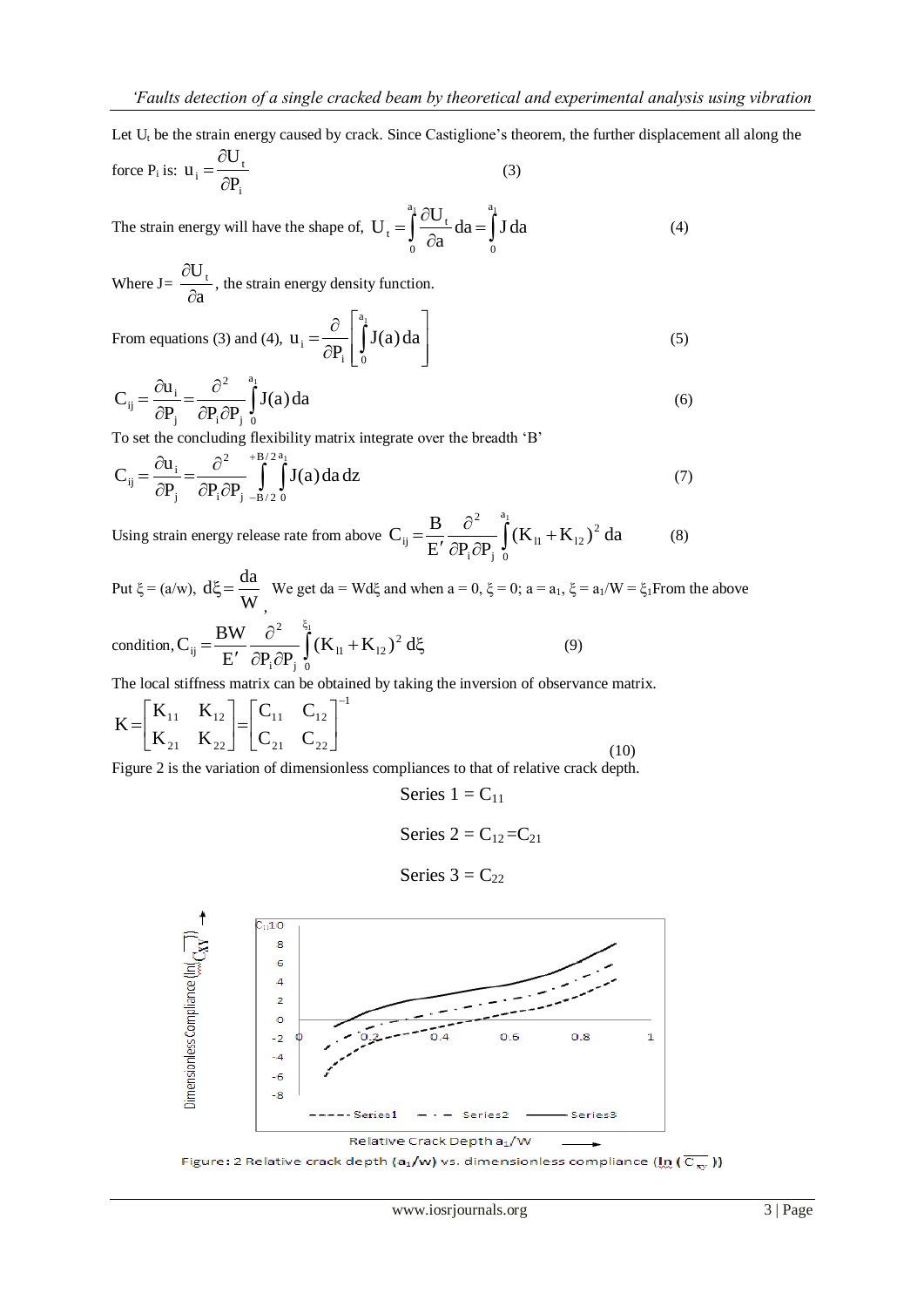## **2.2. Analysis of Free Vibration Characteristics of the Cracked Beam:**

A cantilever beam of length 'L' width 'B' and depth 'W', with a crack of depth 'a<sub>1</sub>' at a distance 'L<sub>1</sub>' from the fixed end is considered. Taking  $u_1(x, t)$  and  $u_2(x, t)$  are amplitudes of longitudinal vibration for the sections before and after the crack and  $y_1(x, t)$ ,  $y_2(x, t)$  are the amplitudes of bending vibration for the same sections as shown in figure 1.The standard function for the arrangement can be described as

$$
\overline{u}_1(\overline{x}) = A_1 \cos(\overline{K}_u \overline{x}) + A_2 \sin(\overline{K}_u \overline{x})
$$
\n(11)

$$
\overline{\mathbf{u}}_2(\overline{\mathbf{x}}) = \mathbf{A}_3 \cos(\overline{\mathbf{K}}_u \overline{\mathbf{x}}) + \mathbf{A}_4 \sin(\overline{\mathbf{K}}_u \overline{\mathbf{x}})
$$
\n(12)

$$
\overline{y}_1(\overline{x}) = A_5 \cosh(\overline{K}_y \overline{x}) + A_6 \sinh(\overline{K}_y \overline{x}) + A_7 \cos(\overline{K}_y \overline{x}) + A_8 \sin(\overline{K}_y \overline{x})
$$
(13)

$$
\overline{y}_1(x) = A_5 \cosh(\mathbf{K}_y x) + A_6 \sinh(\mathbf{K}_y x) + A_7 \cos(\mathbf{K}_y x) + A_8 \sin(\mathbf{K}_y x)
$$
\n
$$
\overline{y}_2(\overline{x}) = A_9 \cosh(\overline{\mathbf{K}}_y \overline{x}) + A_{10} \sinh(\overline{\mathbf{K}}_y \overline{x}) + A_{11} \cos(\overline{\mathbf{K}}_y \overline{x}) + A_{12} \sin(\overline{\mathbf{K}}_y \overline{x})
$$
\n(14)

Where, 
$$
\overline{u} = \frac{u}{L}
$$
,  $\overline{x} = \frac{x}{L}$ ,  $\overline{y} = \frac{y}{L}$ ,  $\beta = \frac{L_1}{L}$ 

\n
$$
\overline{K}_u = \frac{\omega L}{C_u}, \ \overline{K}_y = \left(\frac{\omega L^2}{C_y}\right)^{1/2}, \ C_u = \left(\frac{E}{\rho}\right)^{1/2}, \ C_y = \left(\frac{EI}{\mu}\right)^{1/2}, \ \mu = A\rho
$$

Ai , (i=1, 2) Constants are to be estimate, from particular limit conditions. The limit conditions of the cantilever beam in consideration are:

$$
\overline{u}_1(0)=0;
$$
  $\overline{y}_1(0)=0;$   $\overline{y}_1'(0)=0;$   $\overline{u}_2'(1)=0;$   $\overline{y}_2''(1)=0;$   $\overline{y}_2'''(1)=0$   
At the cracked section:

 $\overline{u}_1(\beta) = \overline{u}_2(\beta)$ ;  $\overline{y}_1(\beta) = \overline{y}_2(\beta)$ ;  $\overline{y}_1''(\beta) = \overline{y}_2''(\beta)$ ;  $\overline{y}_1'''(\beta) = \overline{y}_2'''(\beta)$ 

Also at the cracked section at distance  $L_1$  from fixed end of cantilever bar, we obtain,

$$
AE \frac{du_1(L_1)}{dx} = K_{11}(u_2(L_1) - u_1(L_1)) + K_{12}\left(\frac{dy_2(L_1)}{dx} - \frac{dy_1(L_1)}{dx}\right)
$$
(15)

Multiplying each side of the equation (15) by  $\frac{1}{LK_{11}K_{12}}$  $\frac{AE}{\sqrt{1-e^{2}}}$  we obtain

$$
M_1 M_2 \overline{u}'(\beta) = M_2 (\overline{u}_2(\beta) - \overline{u}_1(\beta)) + M_1 (\overline{y}'_2(\beta) - \overline{y}'_1(\beta))
$$
\n
$$
Similarly, \quad EI \frac{d^2 y_1(L_1)}{dx^2} = K_{21} (u_2(L_1) - u_1(L_1)) + K_{22} \left( \frac{dy_2(L_1)}{dx} - \frac{dy_1(L_1)}{dx} \right)
$$
\n(16)

Multiplying each side of the equation (17) by  $\mathrm{L}^{2}\mathrm{K}_{22}\mathrm{K}_{21}$  $\frac{EI}{1}$  we obtain,

$$
M_{3}M_{4}\overline{y}_{1}''(\beta) = M_{3}(\overline{u}_{2}(\beta) - \overline{u}_{1}(\beta)) + M_{4}(\overline{y}_{2}'(\beta) - \overline{y}_{1}'(\beta))
$$
  
where,  $M_{1} = \frac{AE}{LK_{11}}$ ,  $M_{2} = \frac{AE}{K_{12}}$ ,  $M_{3} = \frac{EI}{LK_{22}}$ ,  $M_{4} = \frac{EI}{L^{2}K_{21}}$ 

The normal functions, equation (11) along with the boundary conditions as mentioned above, yield the characteristic equation of the system as:  $|Q| = 0$  (18) This determinant is a function of natural circular frequency (ω), the relative location of the crack (β) and the local stiffness matrix (K) which in turn is a function of the relative crack depth  $(a_1/W)$ .

2.3. Analysis for Beams

To determine the differential equation for lateral vibration of beam, consider the forces and moments acting on an element of the beam shown in figure 4.

(17)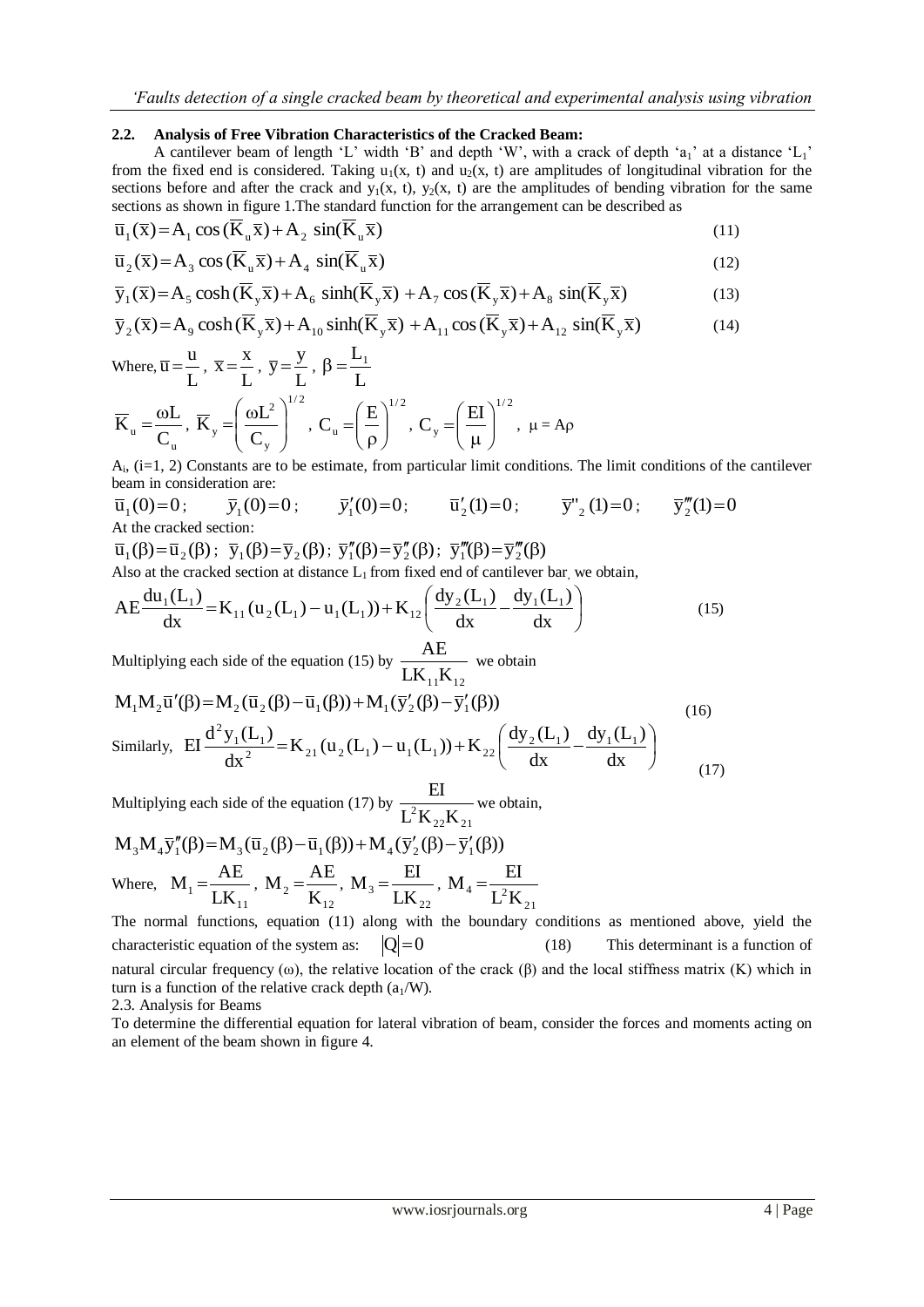

(Figure: 3 the shear forces and moments stand-on an element of the beam.)

Let, V and M are shear and bending moments, and  $P(x)$  represents the loading per unit length of the beam.

| in Y- direction, $dV - P(x)dx = 0$                                                                                               | (19)  |
|----------------------------------------------------------------------------------------------------------------------------------|-------|
| Sum of moments about any point on the right face of the element,                                                                 |       |
| $dM - Vdx - P(x)dx(dx/2)=0$                                                                                                      | (20)  |
| Hence, $dM - Vdx - \frac{1}{2}[P(x)(dx)^2]$                                                                                      | (20a) |
| Here limiting procedure gives following important relationships,                                                                 |       |
| $\frac{dV}{dx} = P(x), \frac{dM}{dx} = V$                                                                                        | (21)  |
| From equation (21), we obtain $\frac{d^2M}{dx^2} = \frac{dV}{dx} = P(x)$<br>The bending moment $M = EI \frac{d^2Y}{dx^2}$ ,      | (22)  |
|                                                                                                                                  |       |
| So, the equation (22) will be $\frac{d^{22}}{dx^{2}}\left(EI\frac{d^{2}Y}{dx^{2}}\right) = P(x)$                                 | (23)  |
| For a beam vibrating about its static equilibrium position under its weight, the weight per element span is equal                |       |
| to the inertia load due to its mass and acceleration. Since the inertia force is the same direction as $P(x)$ , by               |       |
| harmonic motion,                                                                                                                 |       |
| $P(x) = \rho \omega^2 y$                                                                                                         | (24)  |
| Using this relation, the equation for the lateral vibration of the beam reduces to                                               |       |
| $\frac{d^2}{dx^2}\left(EI\frac{d^2Y}{dx^2}\right) - \rho\omega^2y = 0$                                                           | (25)  |
| In the special case where the flexural rigidity EI is constant, the above equation may be written as, $(EI \frac{d^4Y}{dx^4})$ – |       |
| $\rho \omega^2 y = 0$<br>(26)                                                                                                    |       |

We obtain the fourth- order differential equation,  $\frac{d^4Y}{dt^4}$  $\frac{d^2Y}{dx^4} - \alpha^4 y = 0$  (27) For the vibration of a uniform beam, the general solution of equation (27) can be shown  $Y = Acosh \alpha x +$ 

 $B\sinh \alpha x + C\cos \alpha x + D\sin \alpha x$  (28) Case 1: Natural frequencies of vibration of a uniform cantilever beam

The boundary conditions: at  $x = 0, \}$  $y = 0$ dy  $\frac{dy}{dx} = 0$ ,  $x = L$ ,  $\left\{\right.$  $M = 0$  or,  $\frac{d^2y}{dx^2}$  $\frac{d^2y}{dx^2} = 0$  $V = 0$  or,  $\frac{d^3y}{dx^3}$  $\frac{d^2y}{dx^3} = 0$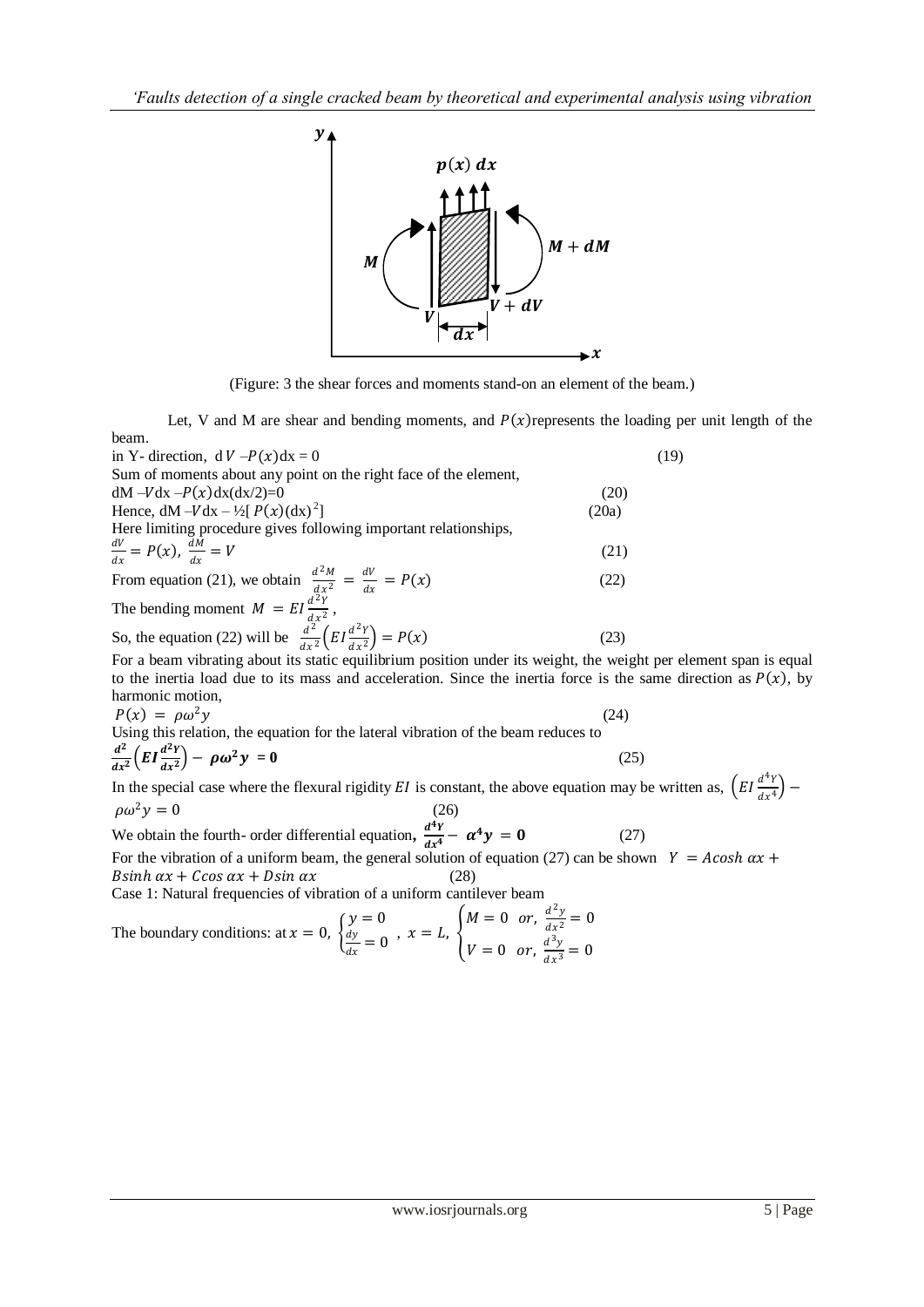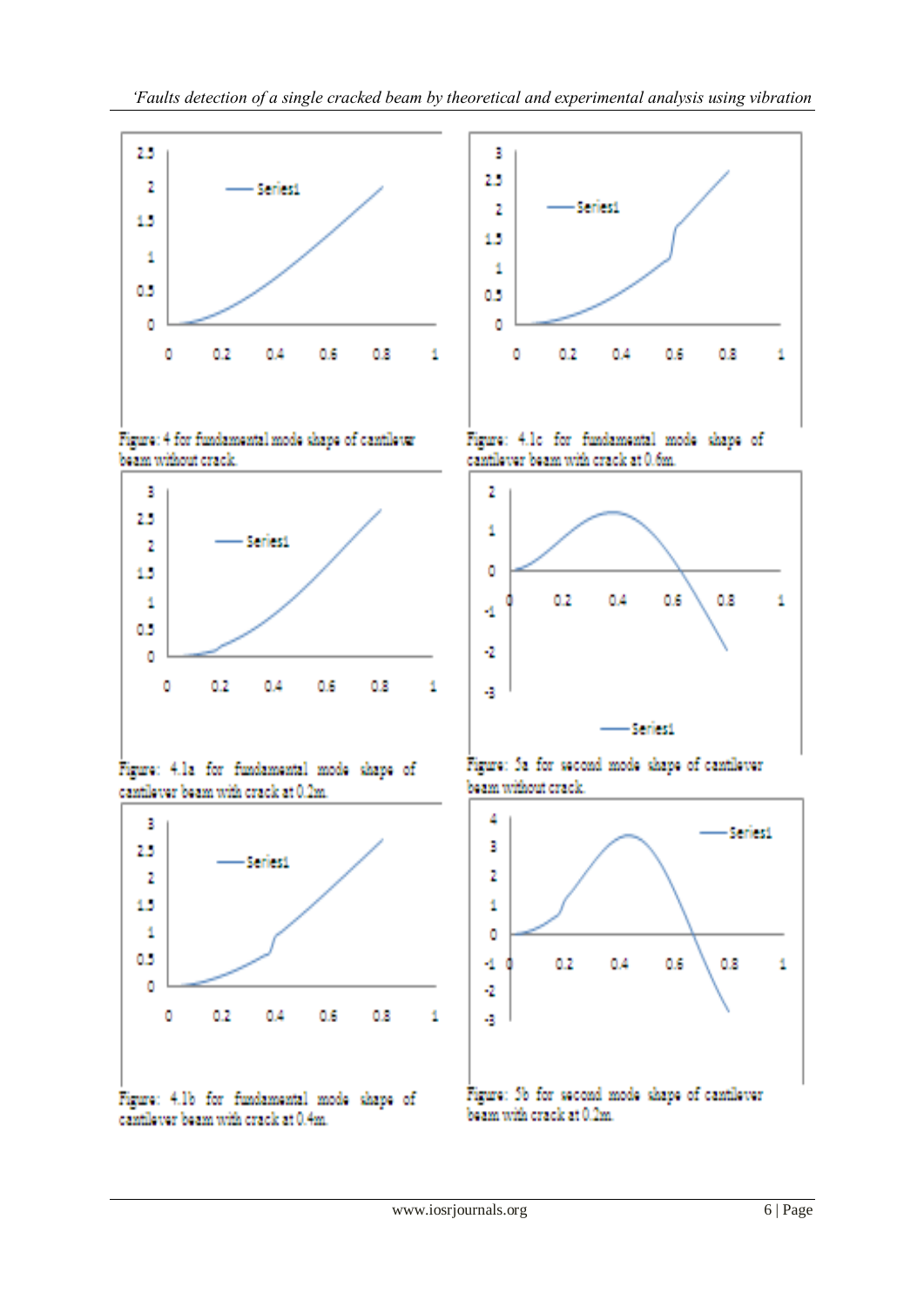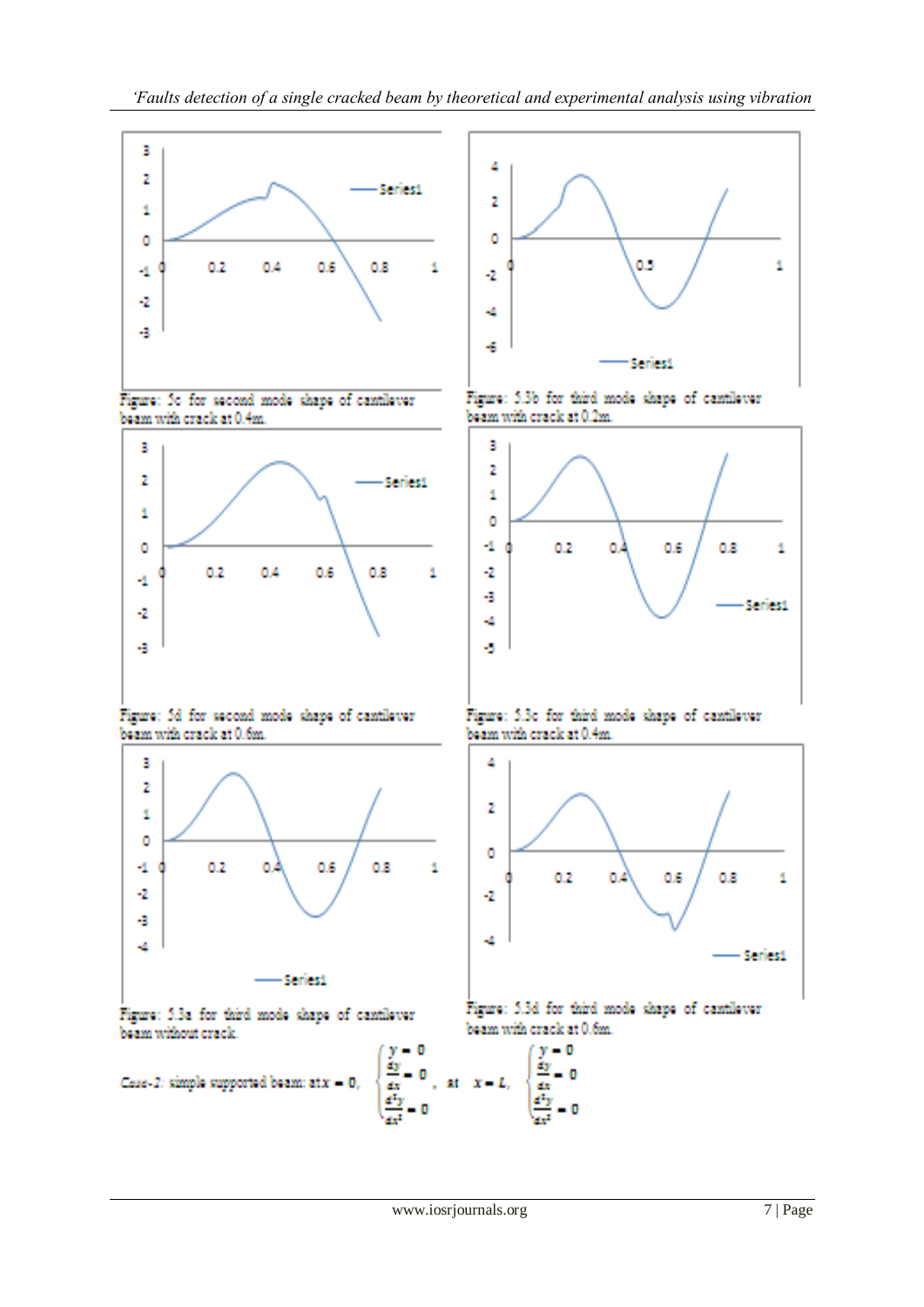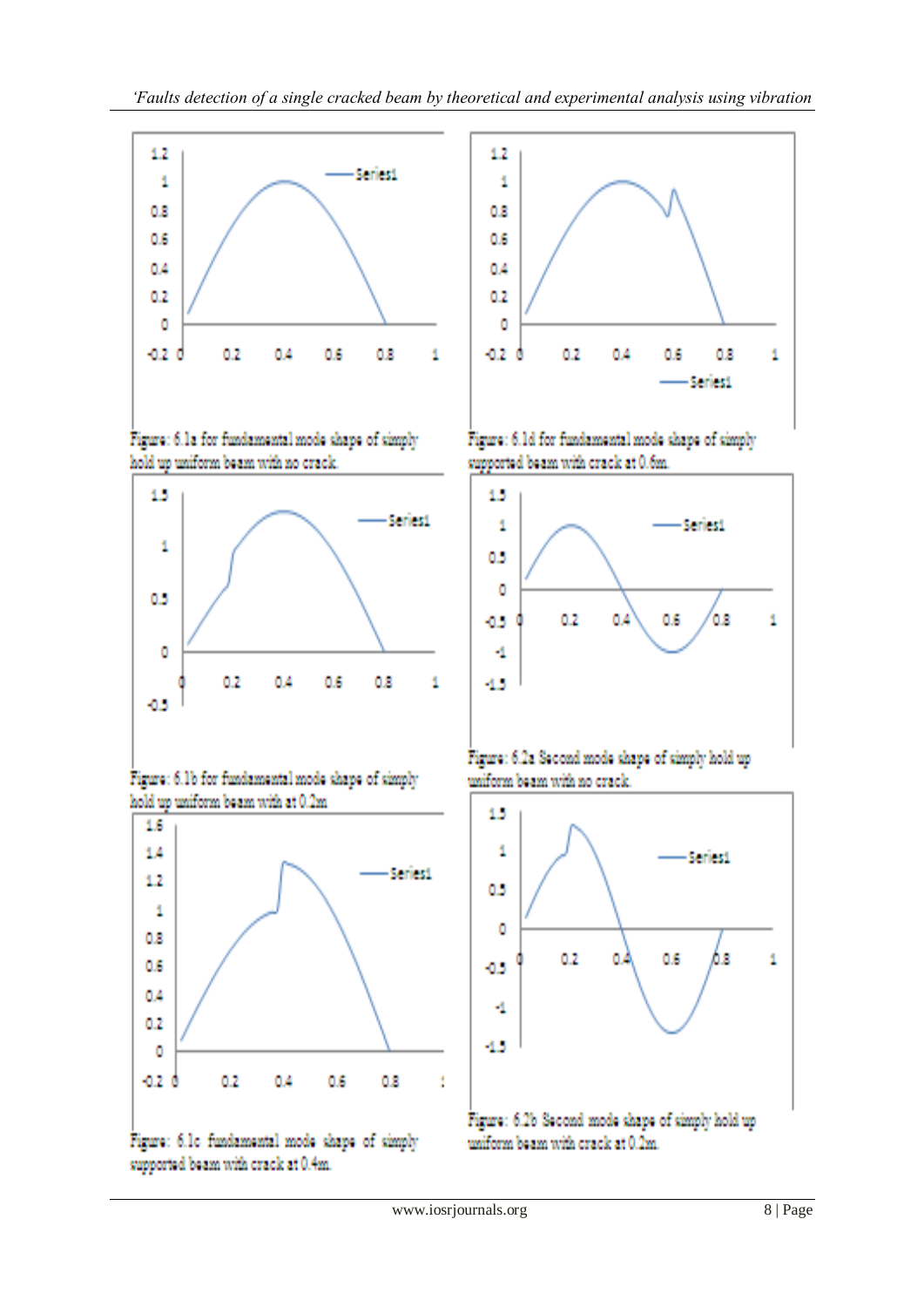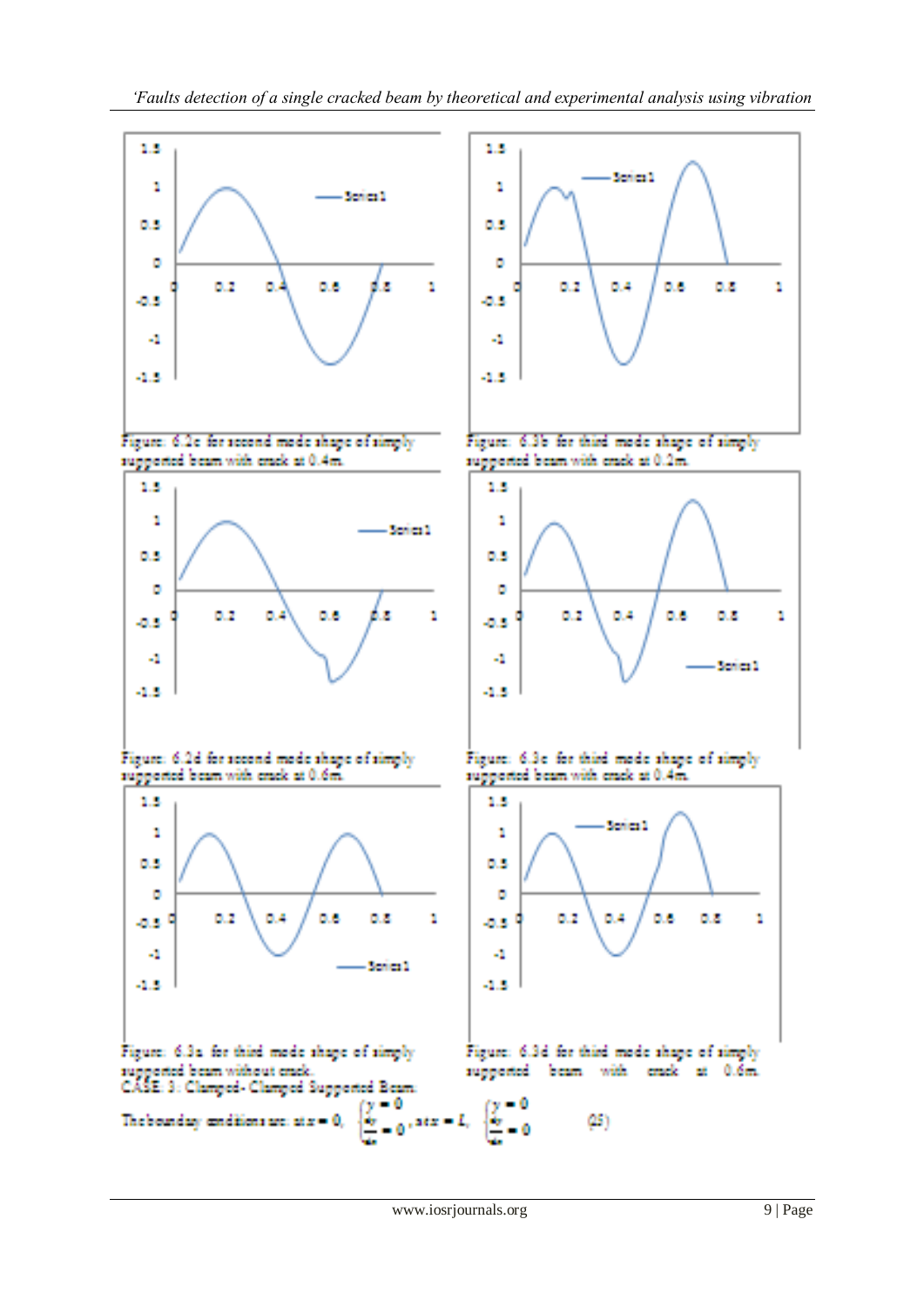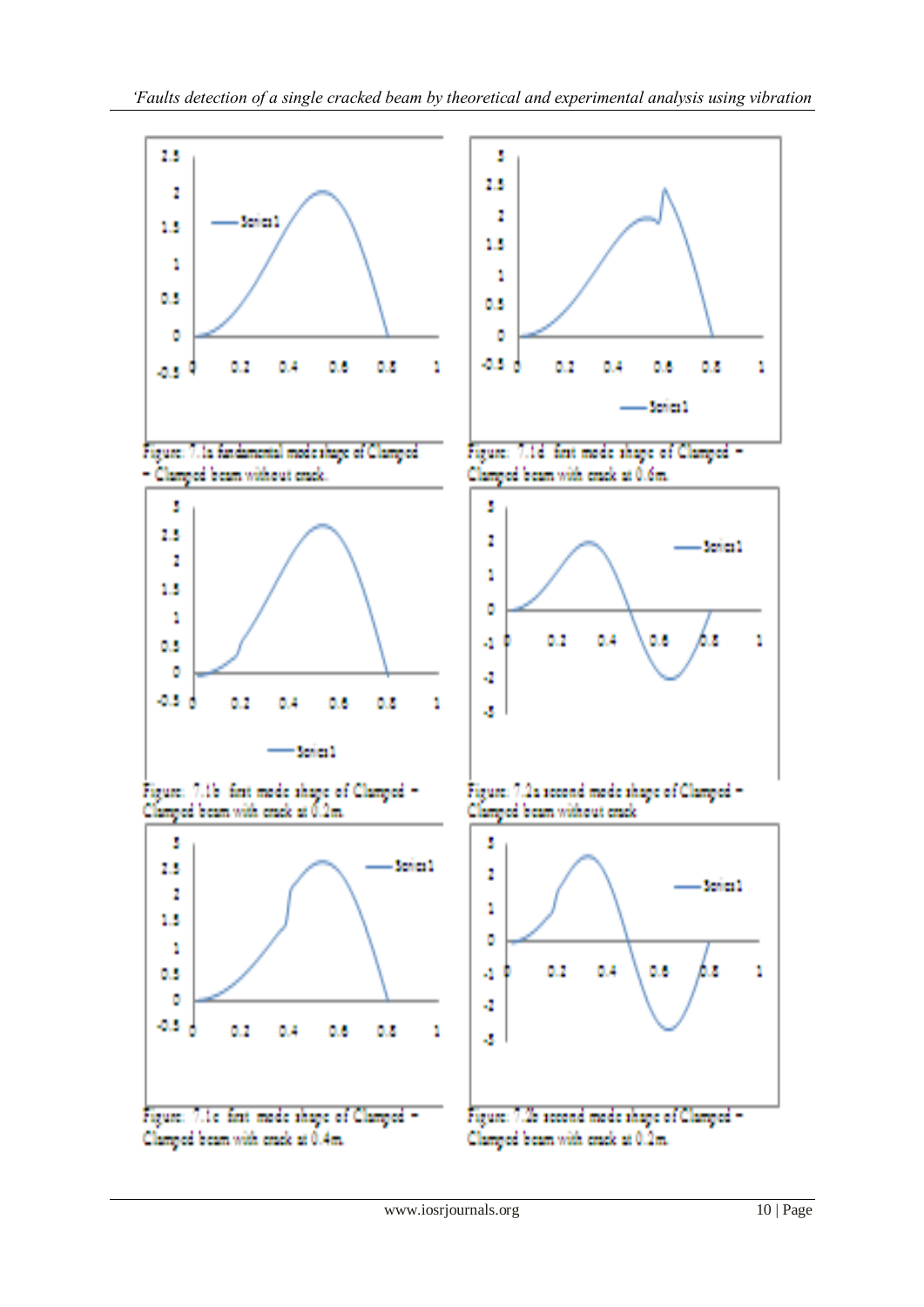

To determine the mode shapes for different depths of erack and the natural frequencies the experiments are performed on aluminumbeamwith its dimensions of 800mm×38mm×6mm. The Figure 8 shows the block diagram of experimental set-up. The reading of the amplitude of transverse vibration at different positions of beam along the length is recorded by using vibration generator and pick-up with concaponding resonant frequencies.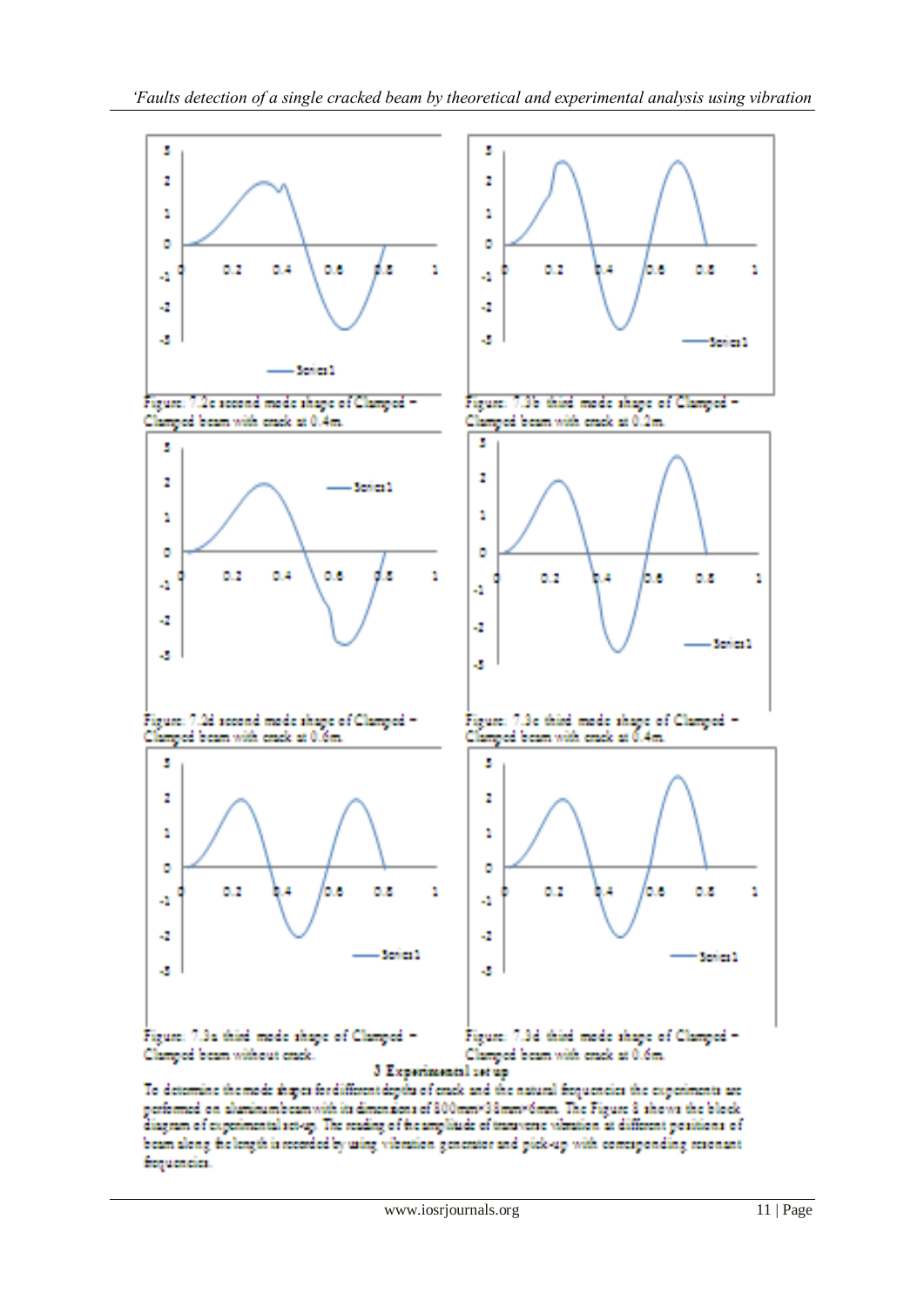

1. Cantilever beam, 2. Vibration Pick-up, 3. Amplifier, 4. Vibration indicator,

6. Power supply, 7. Power amplifier, 8. Vibration generator 5. Distribution box,

Figure: 8 Schematic block diagram of experimental set-up



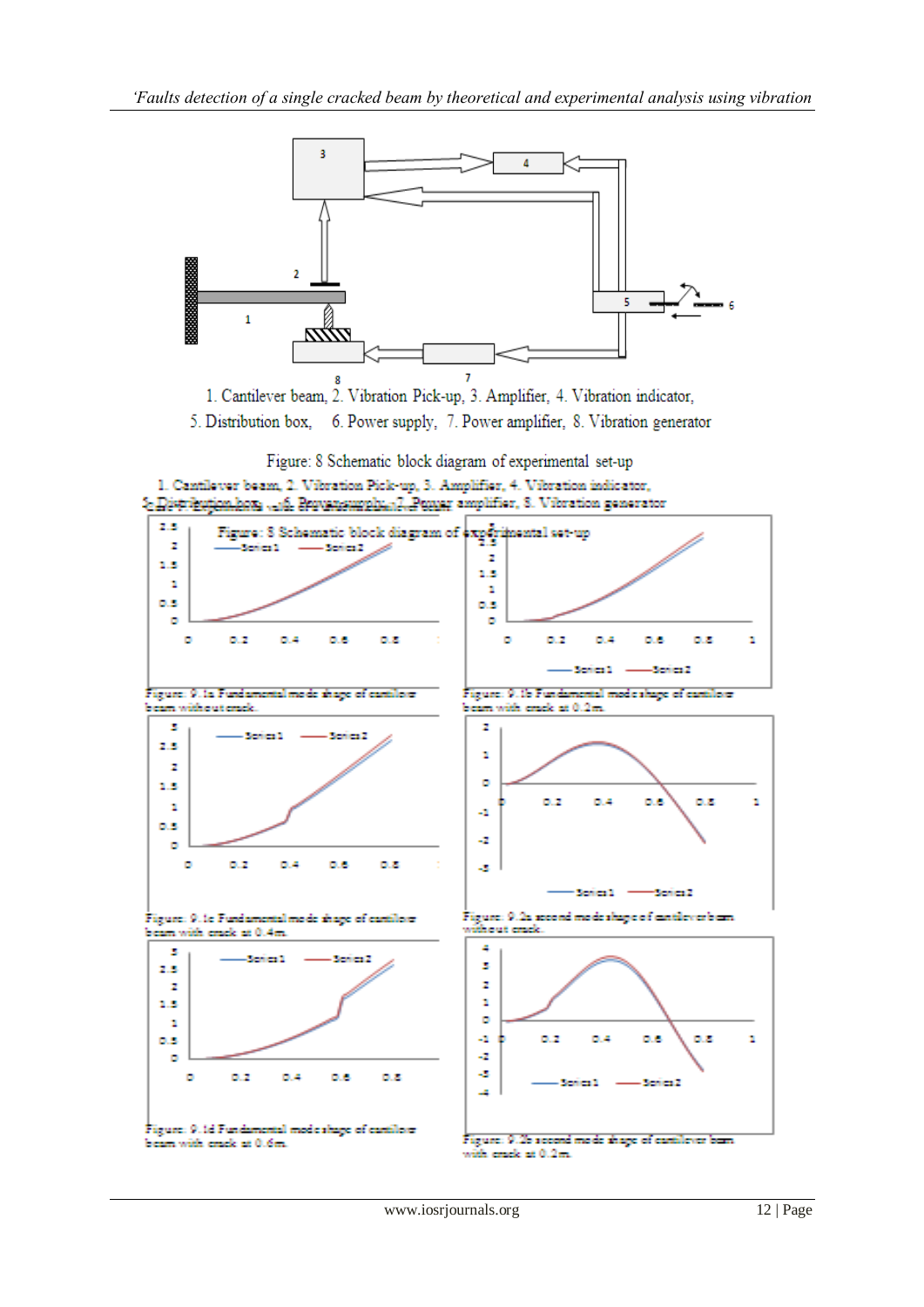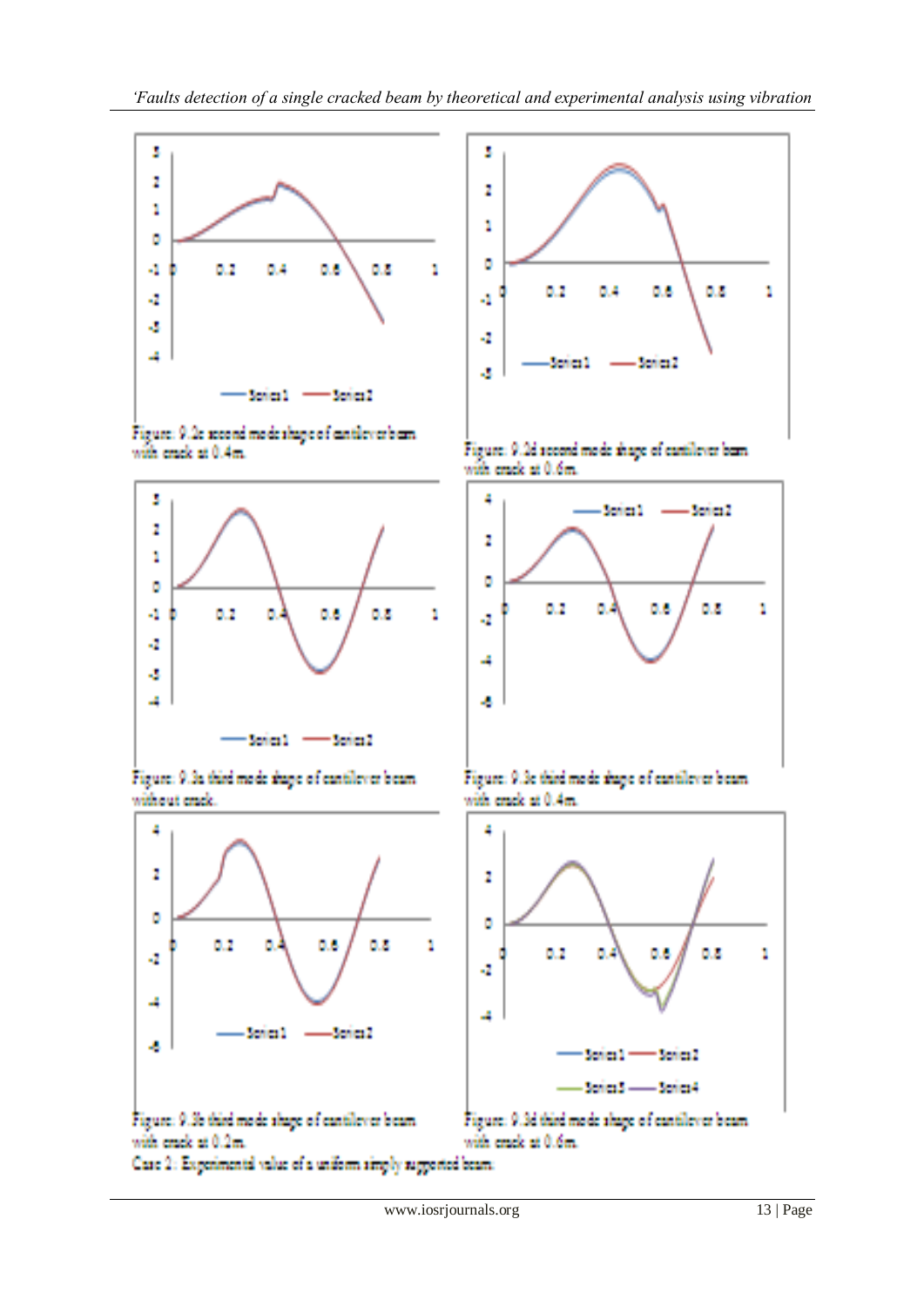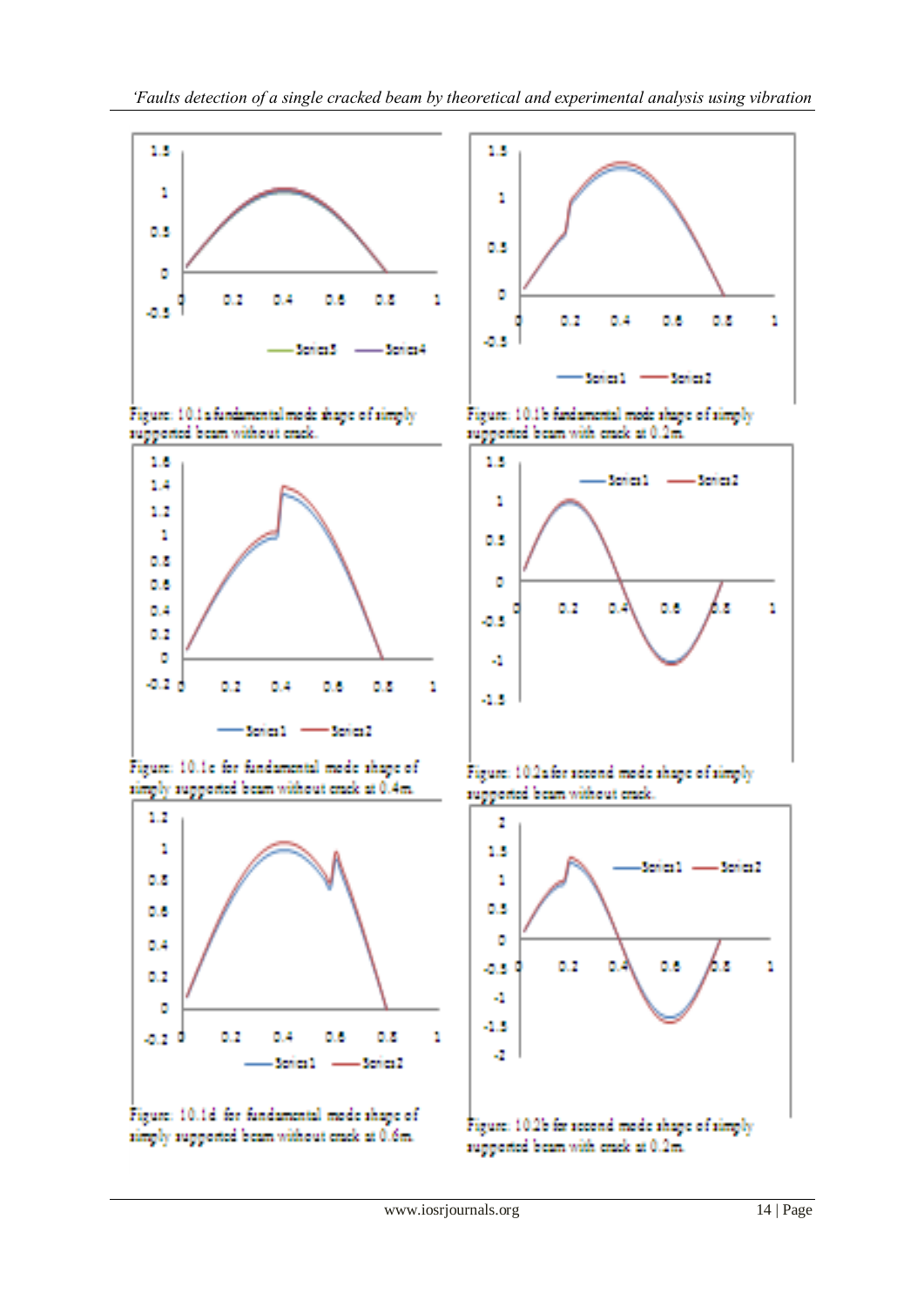

Figure: 103a for filed mode shape of simply

Case 3: Experimental value of a clamped-clamped uniform beam:

supported beam without eracle.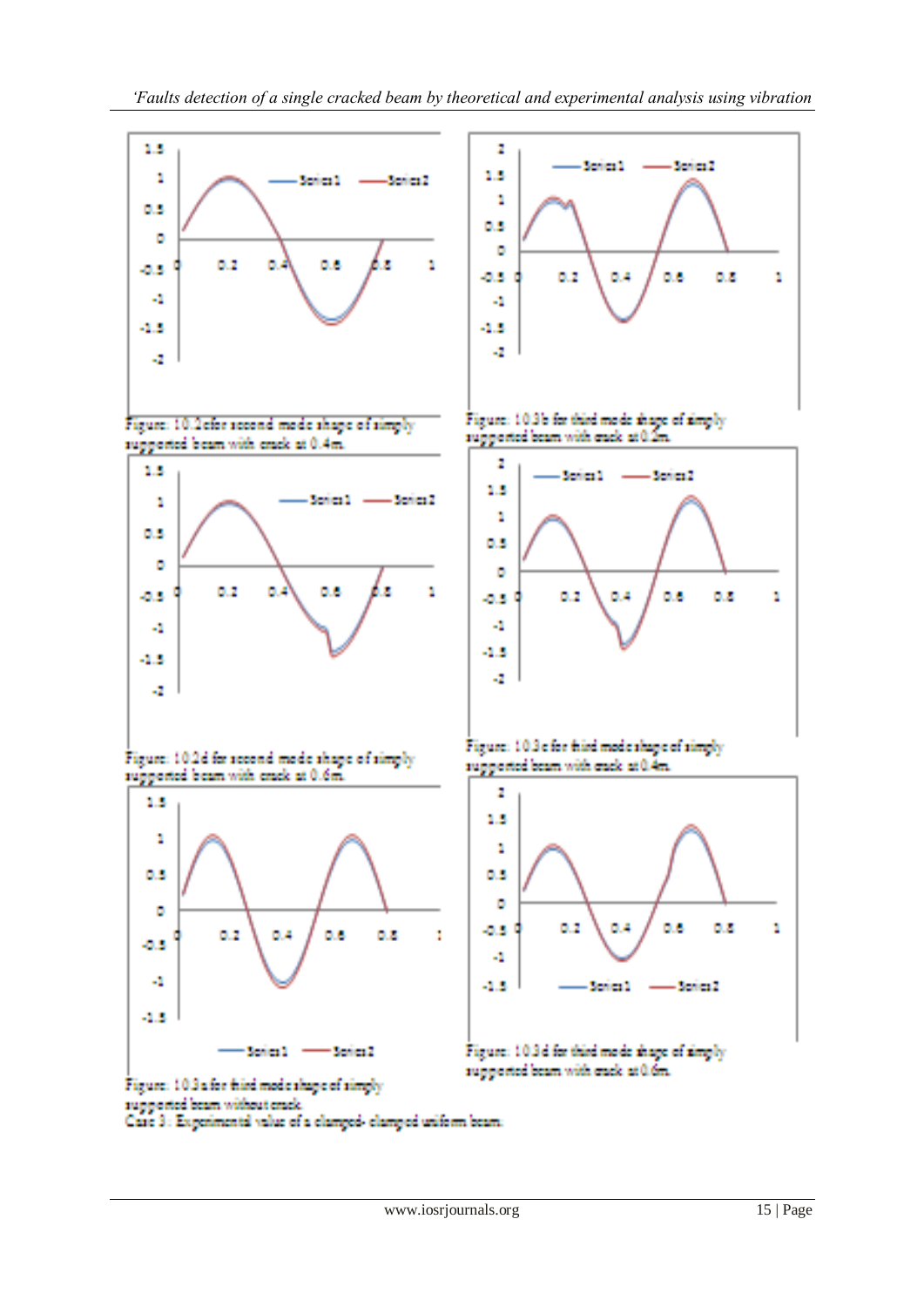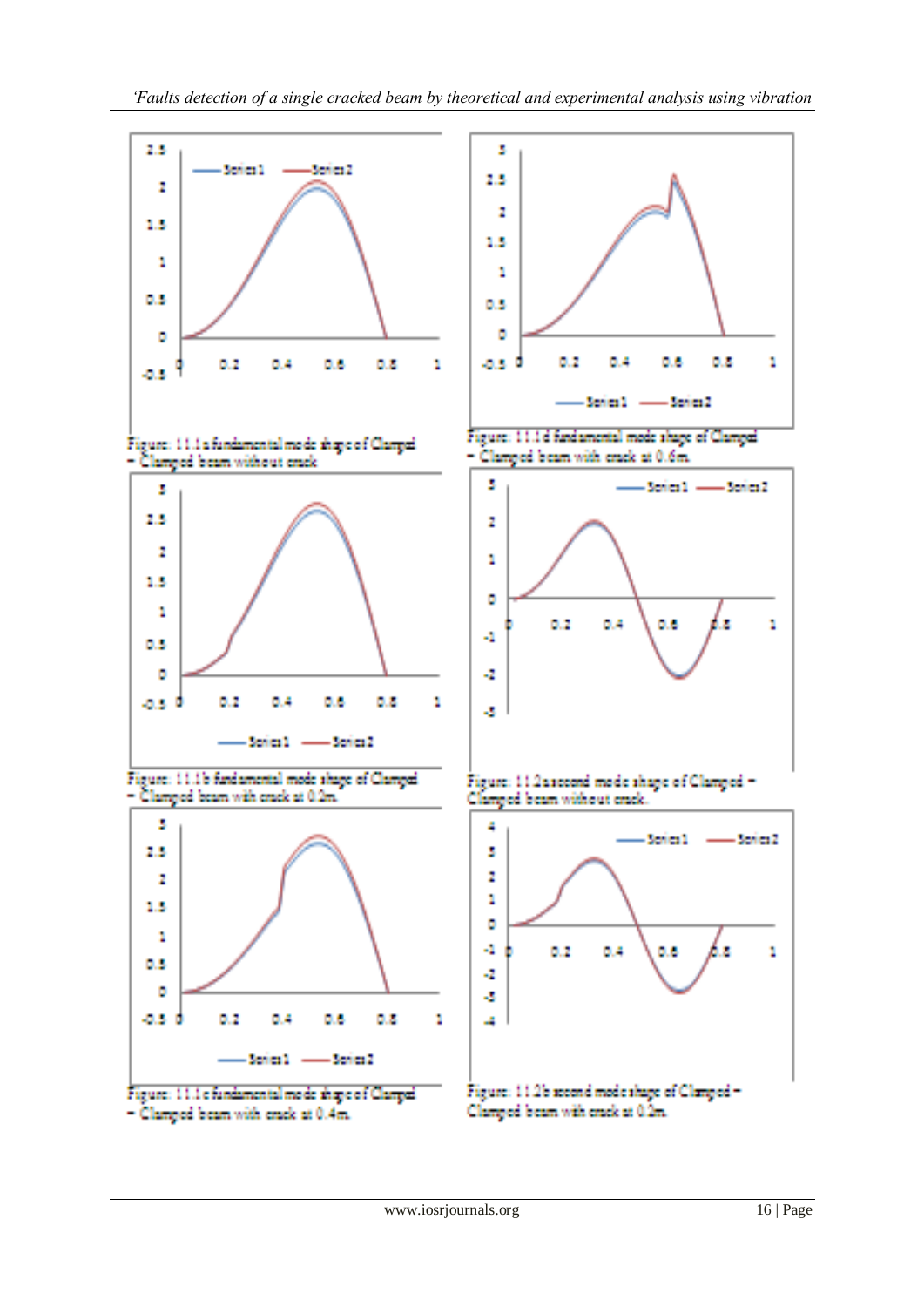

# **III. Result And Discussions**

The results established from theoretical analysis, and experimental analysis are correlated and discussed. Figure 1 presents the geometrical shape, cracked depth and cross-sectional view of the cracked cantilever beam. The theoretical study and analysis of cracked depth with the dimensional measurements are given in figure 2. Analyses of a single cracked cantilever beam subjected to both combine loads (axial forces and bending forces) are given in figure 1 and 3. The results from theoretical analysis for mode shapes of beam with its amplified view at the zone of the crack locale are shown in figures 4- 7. The block diagram of experimental setup is drawn in figure 8. The correlation among theoretical analysis results and experimental analysis results of the cracked beam of cantilever beam, simply supported beam and clamped – clamped beam are displayed in figures 9-11. Experiment have been carried out on aluminum beam specimen of dimensions 800mm×38mm×6mm to find out the mode shapes of uncracked and cracked beam. The results from theoretical analysis and experimental analysis for both cracked and un-cracked beam are correlated and shown in figures 9 - 11.

# **IV. Conclusions**

This work addresses the problem of crack detection for a cracked beam using theoretical analysis and experimental analysis. The approach evolved in this paper intimates location, size and depth of the open crack in beam of different end conditions i.e. cantilever beam, clamped-clamped beam and simply supported beam with rectangular cross section. The comparisons of result in both methodologies written above are performed. The